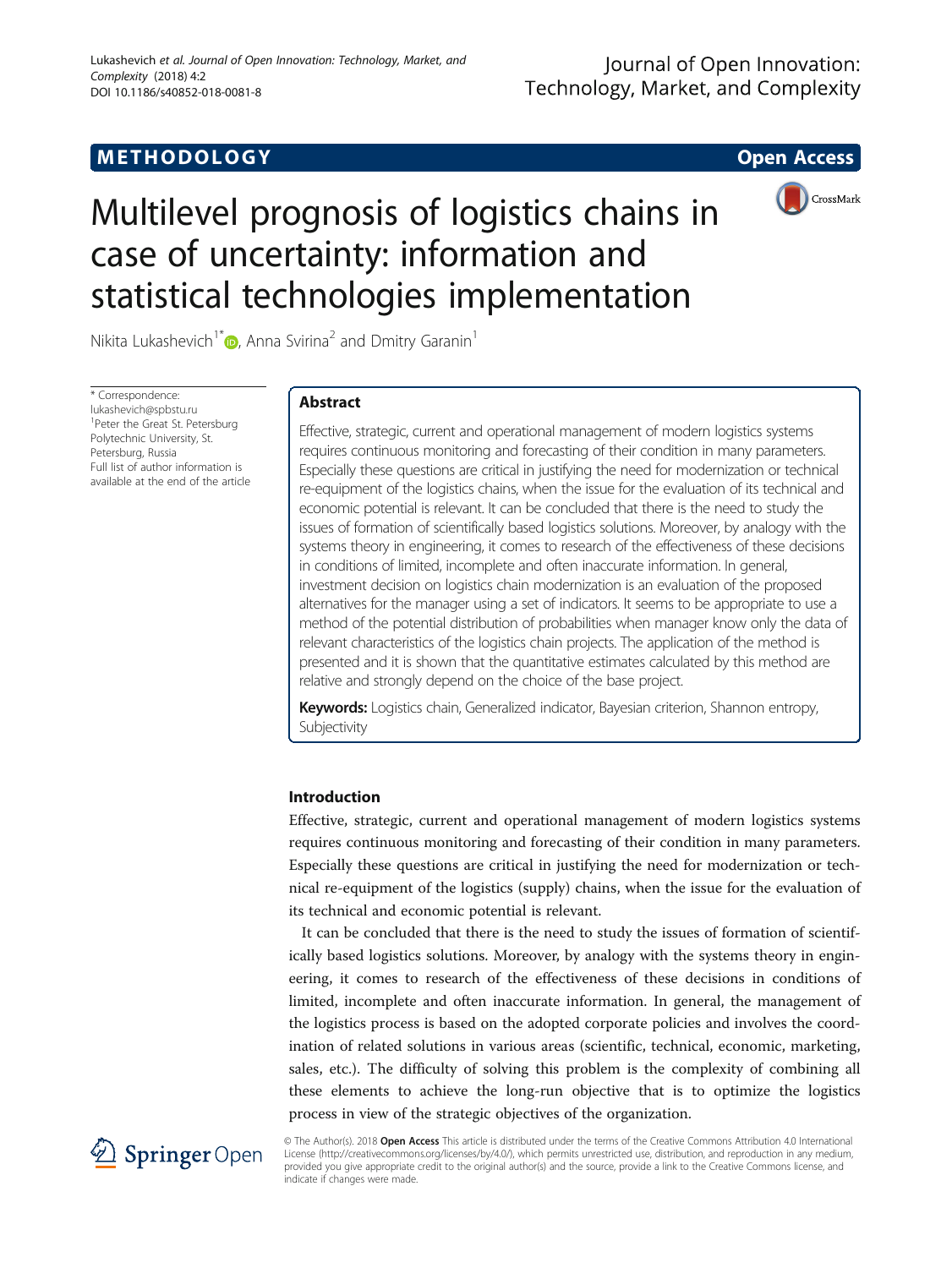A decision on the need to modernize the logistics system must be taken in a timely manner and formed with prior, current and forecast information based on adaptability concept with predominant use of «efficiency-cost» criterion. Adaptability means the implement of the conversion process of all currently available useful information to make effective solutions and ensure the functioning of a competitive logistics system.

The review and analysis of the methodological problems of the choice and decisionmaking theory in the management of the logistics process have identified the need to take into consideration the level of uncertainty. The development of these issues should be carried out on the basis of information and statistical methods and models of decision-making, taking into account the uncertainty and risks, with the construction of the adaptive forecasting models. Current advances do not allow solving these problems quite effectively. Since the methods of scientific, technical and economic analysis have specific features of their application, for example, for a multi-dimensional prediction parameter logistic systems, therefore there is a need for the informationstatistical approach.

The spread of the open innovation model implies not only an increase in the internationalization of the entrepreneurial sector. Initiated by transnational companies innovations can not only overcome institutional and disciplinary barriers, but also geographical. The issues of logistic development should be addressed within the framework of the open innovations ensuring the integration of key and supporting participants of supply chains based on open innovation interaction. The level of uncertainty is influenced by the fact that the use of only open innovations in the logistic system results in fewer stochastic factors in forecasting.

The research question of this paper is to propose the methodology of investment decisions on logistics (supply) chain modernization (design) in case of uncertainty based on information and statistical technologies.

#### Methodology and findings

A lot of work has been devoted to the design of logistics (supply) chain (Alonso-Ayuso et al, [2003](#page-8-0); El Hannach et al, [2016b](#page-8-0); Lim et al, [2017](#page-8-0); Park et al, [2016;](#page-8-0) Pisani, [2004](#page-8-0)). Many researchers consider this problem from an economic point of view.

For example, Hämäläinen [\(2017\)](#page-8-0) provides a literature overview on the key concepts of cost aggregation, multimodal transport, logistic chain and maritime transport.

Longo [\(2012](#page-8-0)) demonstrates the need to consider different sustainability aspects in supply chain redesign and optimization problems. To this end a simulation model of local pharmaceutical business retail is presented as application example. Three different sustainability aspects are considered (technical sustainability, economic sustainability and environmental sustainability) when investigating two different problems: the addition of new pharmacies to the supply chain and optimization of the supply chain routes.

Nagurney ([2010](#page-8-0)) proposes a framework for supply chain network design and redesign that allows for the determination of the optimal levels of capacity and operational product flows associated with supply chain activities of manufacturing, storage, and distribution at minimal total cost and subject to the satisfaction of product demands.

Investment decisions on logistics (supply) chain modernization is generally an evaluation of the alternatives proposed for the investor based on the indicators and the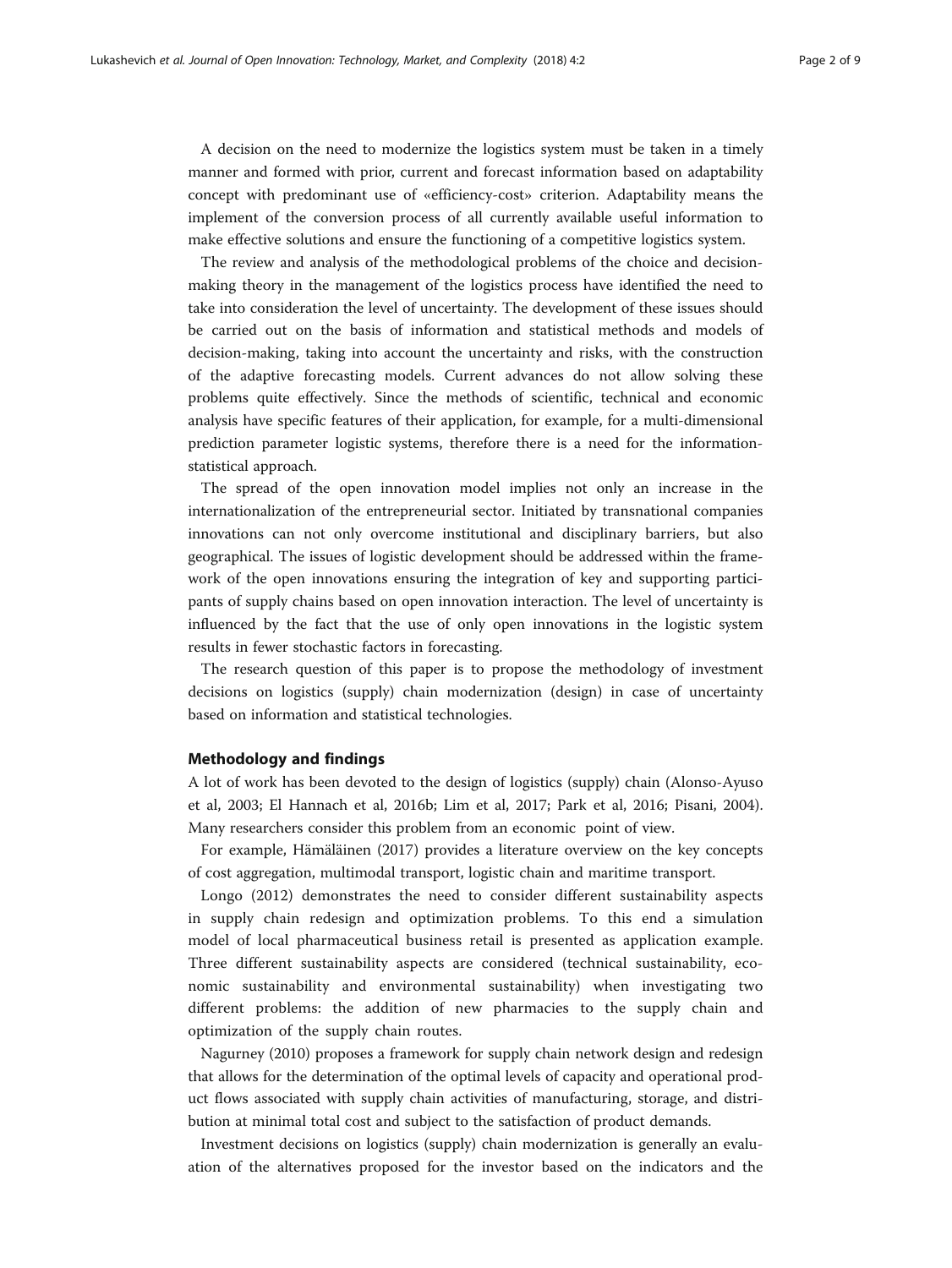<span id="page-2-0"></span>selection of the projects according to the existing conditions (constraints). If possible, the multi-criteria problem usually reduces to a one-criterion issue by introducing a generalized criterion to simplify the problem (Khovanov, [2005](#page-8-0)). In our case, this criterion could be the generalized index of the investment project attractiveness.

For the convolution of partial indicators related to a particular investment project, it seems reasonable to use the method of the potential distribution of probability. An information situation exploiting this method is characterized by the fact that investors know only the data on the corresponding private characteristics of investment projects. In this case, it seems appropriate to put forward a hypothesis of a linear convolution of some partial dimensionless parameters (Khovanov, [2005;](#page-8-0) Garanin et al., [2015](#page-8-0)).

There is a sufficient number of different methods for determining the weights of such convolutions. They are all based on a particular behavior model of the social and economic systems, which is usually postulated informally. Meanwhile, a greater objectivity is typical of the models built using the principle of maximum uncertainty. One possible approach to evaluate these weights, which is based on this principle, is the method the potential distribution of probability. The content of this situation may be represented by the following scheme.

Let consider  $n$  investment projects which, in their purpose and contents, are competitors in terms of investing funds for logistics (supply) chain modernization. Each of these projects is associated with a set of characteristics that define its investment attractiveness.

Let such characteristics be  $m$ . Define  $x_{ij}$  as particular indicators of comparable projects. Initial data in this case are conveniently situated in a matrix

$$
X = \begin{bmatrix} x11 & x21 & x_{m1} \\ x12 & x22 & x_{m2} \\ x_{1n} & x_{2n} & x_{mn} \end{bmatrix}.
$$

Weight of the  $j$ -th characteristic in the distribution of funds to achieve the desired level of investment project efficiency is generally unknown. It is required to assess the weight of each characteristic in the distribution of resources taking into account the objectively existing uncertainties.

The principle of a potential distribution postulates an application of the Bayesian criterion as a comprehensive indicator for measuring the attractiveness of the project. It has the following form

$$
b_i = \sum_{j=1}^m p_j r_{ij},\tag{1}
$$

where  $r_{ij}$  - dimensionless parameters,  $r_{ij} = x_{ij}/x_{ij}$  if an increase in  $x_{ij}$  leads to growth of *b* and  $r_{ij} = x_{ij}/x_{ij}$ , if the increase in  $x_{ij}$  leads to the reduction of *b*;  $x_{ij}$  - characteristics of the standard, which is considered as one of the projects.

Then the weighting factors  $p_i$  reflecting a pattern of environment behavior are found by maximizing the Shannon entropy (El Hannach et al., [2016a\)](#page-8-0)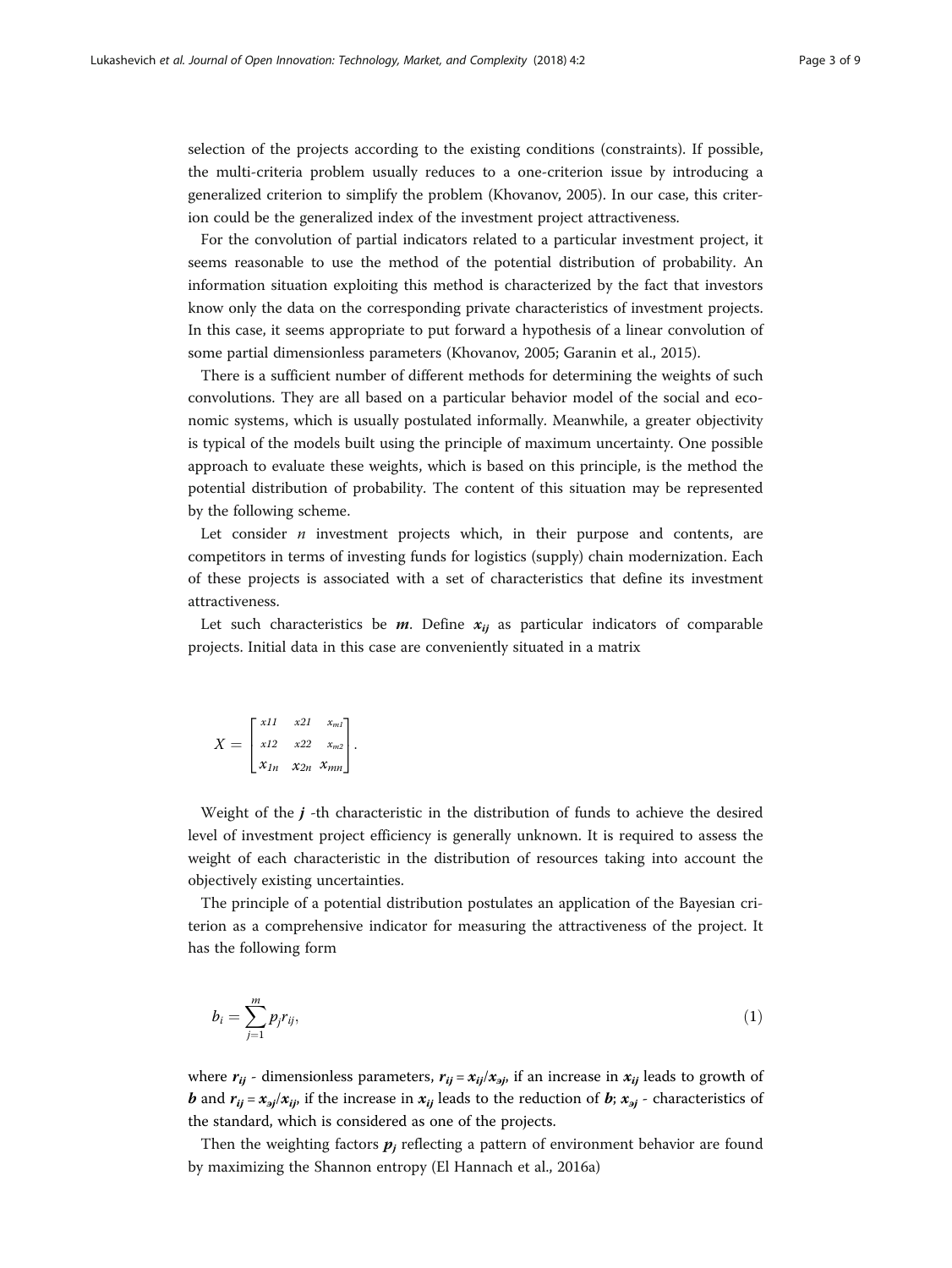<span id="page-3-0"></span>
$$
H = -\sum_{j=1}^{m} p_j \cdot \ln p_j \to \max \tag{2}
$$

under the constraints

$$
\sum_{j=1}^{m} p_j = 1, \prod_{j=1}^{m} \bar{r}_j^{p_j} = const.
$$
\n(3)

It can be shown that the expression for estimating weights in this case has the form

$$
p_j = \left(\sum_{i=1}^n r_{ij}\right)^{-1} \left[\sum_{j=1}^m \left(\sum_{i=1}^n r_{ij}\right)^{-1}\right]^{-1}.
$$
 (4)

Constraints (3) postulate the normalization and constancy of the geometric mean. Physically, this means that the relative increase in the weight of the j-th characteristic is in proportion to the relative increment of the level of the same characteristic among the totality of the considered projects, and the proportionality coefficient depends on the level achieved.

Thus, by calculating with expression (4) the significance coefficients, it is possible not only to rank the private indicators on their contribution, but also to choose the most attractive project from the offered alternatives. The efficiency of the method is demonstrated in the following example. Initial data for five specific indicators of five alternative projects are shown in Table 1.

Reduced matrix of initial data, calculated by expressions (2), where the standard accepted is project 1, is as follows:

$$
R = \begin{bmatrix} 1 & 1.3 & 0.7 & 2.6 & 1.1 \\ 1 & 1.25 & 1.08 & 1.42 & 0.83 \\ 1 & 0.92 & 1.13 & 0.84 & 1.1 \\ 1 & 0.67 & 1.44 & 0.78 & 1.1 \\ 1 & 0.75 & 0.6 & 1 & 0.5 \end{bmatrix} .
$$
 (5)

Then the matrix of calculated by expressions  $(1-4)$  integrated indicators of investment attractiveness of alternative projects equals

$$
B = [1 \t0.94 \t0.98 \t1.24 \t0.9]. \t(6)
$$

The weighting coefficients for particular projects characteristics calculated by the expression (4) are summarized in Table [2](#page-4-0).

| Projects characteristics              | Projects |      |      |     |     |  |  |
|---------------------------------------|----------|------|------|-----|-----|--|--|
|                                       |          |      |      | 4   |     |  |  |
| 1. Net Present Value (NPV), mln. Rub. |          | 1.3  | 0.7  | 2.6 | 1.1 |  |  |
| 2. Profitability Index (PI)           | 1.2      | 1.5  | 1.3  | 1.7 |     |  |  |
| 3. Internal Rate of Return (IRR), %   | 15.5     | 14.2 | 17.5 | 13  | 17  |  |  |
| 4. Return on investment (ROI), %      | 45       | 30   | 65   | 35  | 50  |  |  |
| 5. Payback period, years              | ζ        | 4    |      | ੨   | h   |  |  |

Table 1 Characteristics of alternative investment projects

Source: developed the authors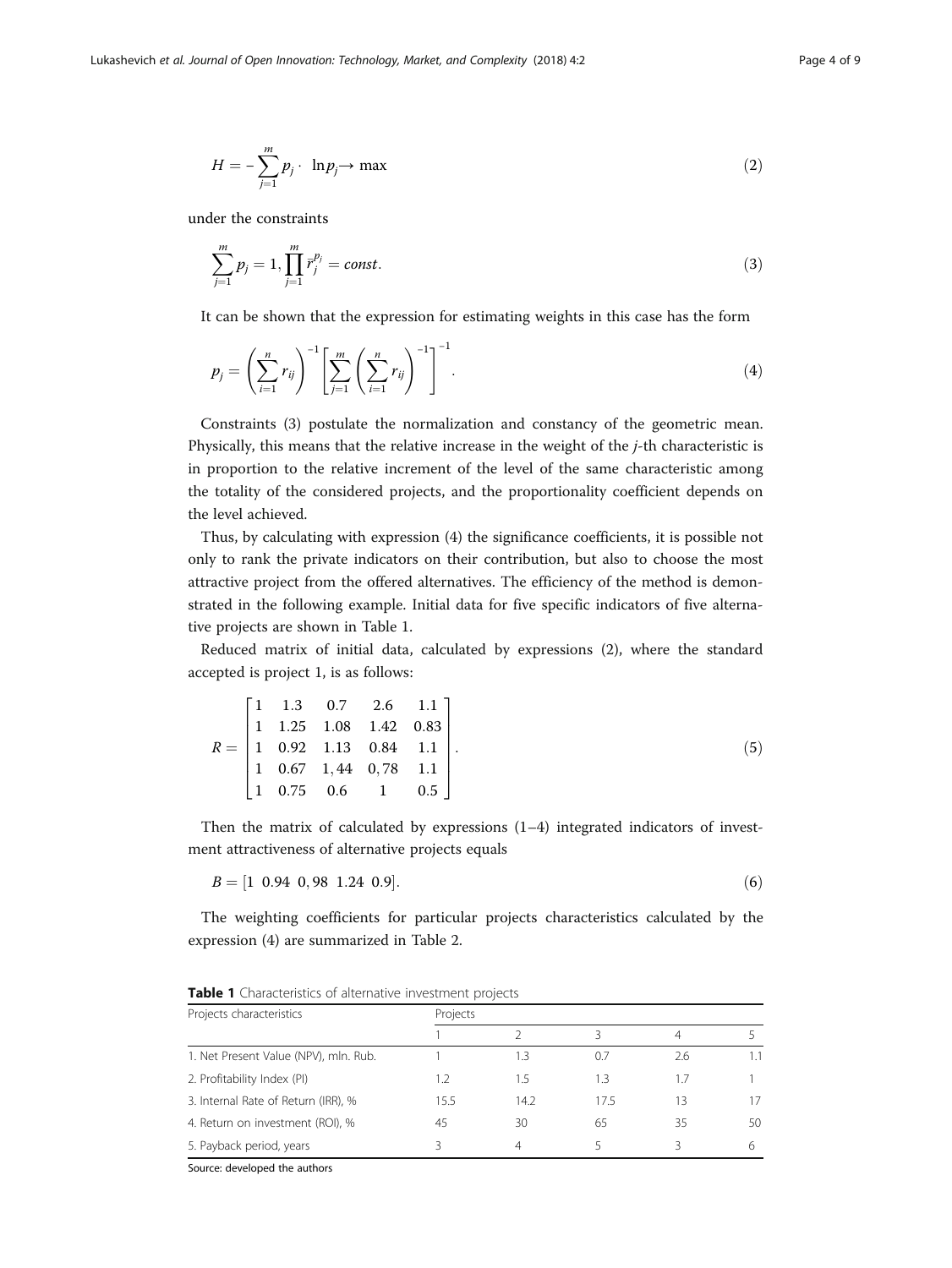| <b>CONFIDENTIAL AND INTERNATIONAL CONTRACTED ASSESS</b> |              |  |  |  |
|---------------------------------------------------------|--------------|--|--|--|
| Projects characteristics                                | Coefficients |  |  |  |
| 1. Net Present Value (NPV), mln. Rub.                   | 0.16         |  |  |  |
| 2. Profitability Index (PI)                             | 0.18         |  |  |  |
| 3. Internal Rate of Return (IRR), %                     | 0.20         |  |  |  |
| 4. Return on investment (ROI), %                        | 0.20         |  |  |  |
| 5. Payback period, years                                | 0.26         |  |  |  |

<span id="page-4-0"></span>**Table 2** Importance (significance) of the characteristics

Analyzing the results of the calculations, we can conclude that the most attractive for the investor is project 4, because it has the highest generalized index.

### Emphasis on the subjective evaluations of the importance of project characteristics

Another conclusion that can be drawn on the basis of the initial data and the calculations is that the payback period is the defining characteristic of these projects is, and has the highest weighting factor. However, it makes sense to take into account the opinions and experience of qualified experts in the evaluation of the project characteristics importance. For this purpose, it is advisable to take into account the subjective opinion of experts in the formation of the matrix (5).

Typically, these problems are solved by estimates formation (usually in points) for all characteristics and then assigned weighting coefficients for characteristics in order to convolute them further into a generalized index. However, in this case, the problem, which is shown on the stage of grading, is to formalize the intuitive approach. The method based on the minimization of participation of experts' opinion should be recognized as a more objective method. This approach requires the expert to place a number of preferences for project characteristics, and weights are calculated using the principle of maximum uncertainty. It can be shown, that under these conditions, the most objective scale is Fishburn estimates (Fishburn, [1986\)](#page-8-0)

$$
\widehat{p}_j = \frac{2(m-l+1)}{m(m+1)}, j = \overline{1,m} \tag{7}
$$

where  $n$  - number of estimated characteristics;  $j$  - rank in the scale of priorities for the *i*-th characteristic.

In other words, it suffice to place the data in order of importance (significance, impact, etc.) and to determine the weights by the expression (7). Then the results in Table 2 should be recalculated according to the subjective factor of the first order (the importance of the project characteristics). Continuing the example, we can assume that, in the opinion of experts, the prioritization of the relevant characteristics of the projects and the weights look like as shown in Table [3](#page-5-0).

Then weighting factors for characteristics of the projects taking into consideration a subjective factor can be calculated by the expression

$$
Q_j = \gamma P_{\beta j} + (1 - \gamma) P_{\Pi j}, j = \overline{1, m} \tag{8}
$$

where  $\gamma$  - the degree of trust to experts;  $P_{\text{sj}}$  - expert (subjective) assessment of the *j*-th weighting factor;  $P_{nj}$  - potential (objective) assessment of the *j*-th weighting factor; *n* number of estimated characteristics.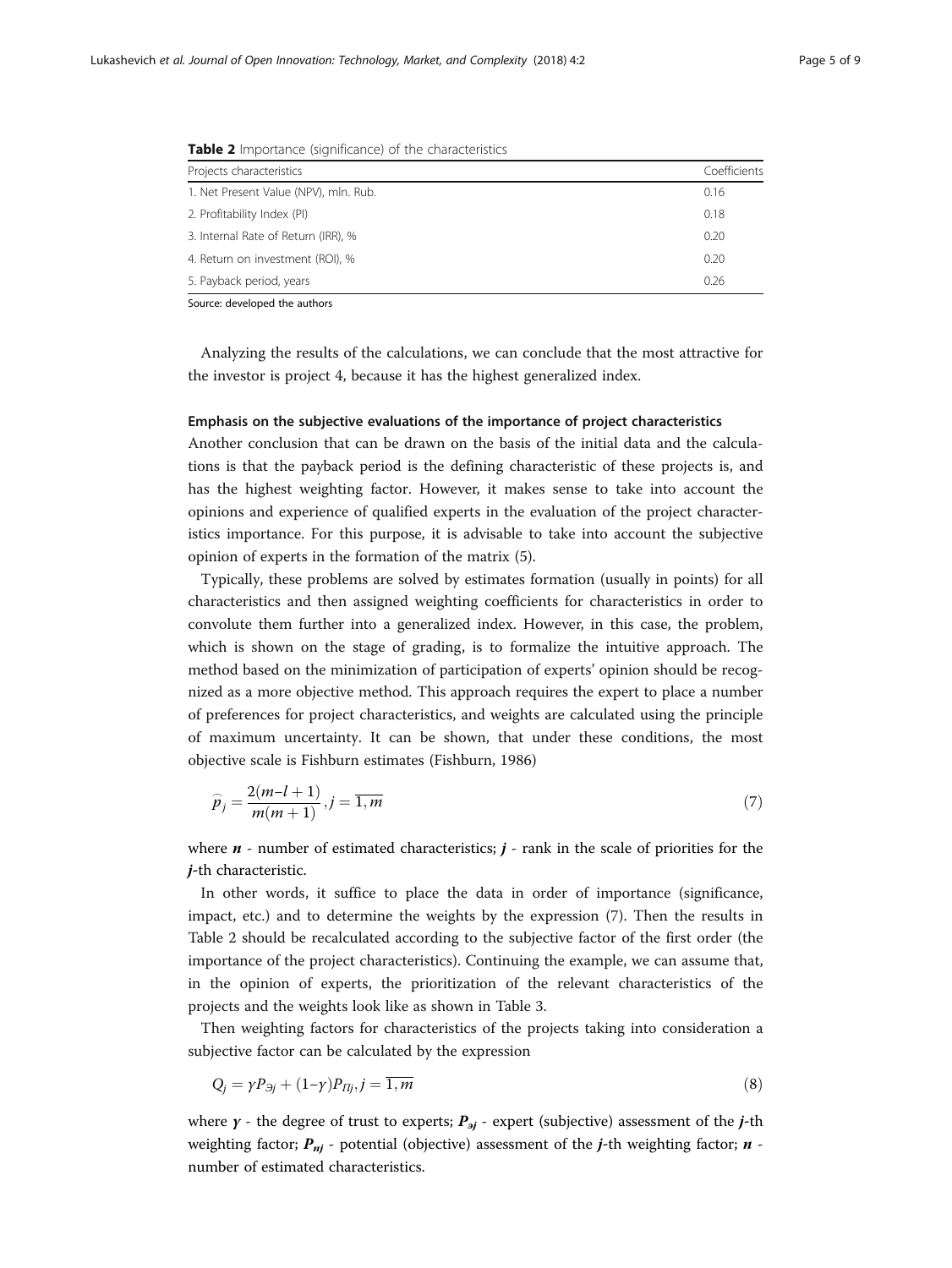<span id="page-5-0"></span>

| Projects characteristics              | Priority | Coefficients |
|---------------------------------------|----------|--------------|
| 1. Net Present Value (NPV), mln. Rub. | 4        | 0.13         |
| 2. Profitability Index (PI)           | 3        | 0.20         |
| 3. Internal Rate of Return (IRR), %   |          | 0.07         |
| 4. Return on investment (ROI), %      |          | 0.33         |
| 5. Payback period, years              |          | 0.27         |

Table 3 Subjective priority of characteristics

The results of this recalculation with a 50% level of confidence in expert opinions are summarized in Table 4. The analysis of the results indicates the sensitivity of the method to both an objective and a subjective factor (see Tables [2](#page-4-0) and 4).

Changing  $y$  from no-confidence level (0%) to absolute confidence level (100%), we see the convergence of the results to the limits either for the purely objective or for the purely subjective assessment.

#### Emphasis on the experts' opinions in the evaluation of alternative investment projects

So far, we have considered a problem of the subjective opinions of experts in assessing the significance of the projects characteristics. The second scale of the original Table [1](#page-3-0) includes a list of projects. So, expert opinion must be formalized by taking into account the preferences among investment projects. According to the experts, projects are ranked in the order of preferences, and then with an expression similar to (7), weights reflecting the quantitative measure of preference are estimated (taking into account the subjective factor of the second order). With the problem being solved, let us assume that the evaluation by experts allowed to place the projects in the order of preferences, presented in Table [5.](#page-6-0) From the calculation results, summarized in Table [5](#page-6-0), it is seen that the subjective evaluation given by the experts does not agree with the more objective and potential estimates. Thus, the generalized evaluation of investment attractiveness, calculated by the expression similar to (8), takes into account both of these factors.

Thus, the most preferred investment project is project 4.

#### Investigation of the effect of choice standard

We have shown above that formalizing information situation of potential distribution of probability involves the formation of Bayesian criterion (1), to assess the weights of which we introduce the dimensionless parameters  $r_{ii}$ . It uses the concept of a

Table 4 Generalized evaluation of the characteristics importance

| Projects characteristics              | Coefficients |
|---------------------------------------|--------------|
| 1. Net Present Value (NPV), mln. Rub. | 0.14         |
| 2. Profitability Index (PI)           | 0.19         |
| 3. Internal Rate of Return (IRR), %   | 0.13         |
| 4. Return on investment (ROI), %      | 0.27         |
| 5. Payback period, years              | 0.27         |

Source: developed the authors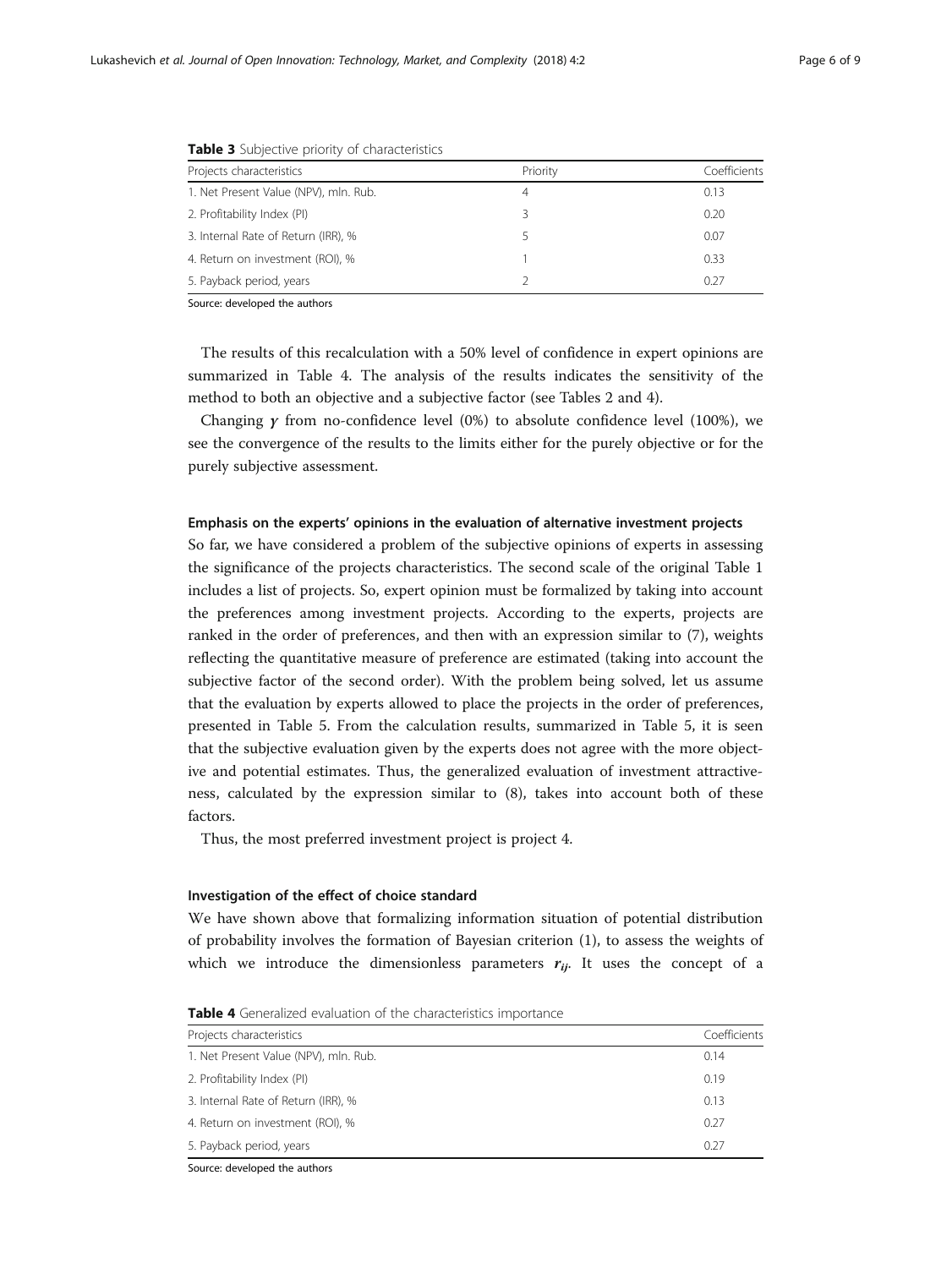| Parameters                                          | Projects |      |      |      |               |
|-----------------------------------------------------|----------|------|------|------|---------------|
|                                                     |          |      |      | 4    |               |
| Project priority                                    |          |      | 4    |      |               |
| Assessment of the "weight" of preferences           | 0.27     | 0.33 | 0.13 | 0.07 | $0.2^{\circ}$ |
| "Potential assessment" (6)                          |          | 0.94 | 0.98 | 1.24 | 0.9           |
| Generalized assessment of investment attractiveness | 0.64     | 0.64 | 0.56 | 0.66 | 0.55          |

<span id="page-6-0"></span>**Table 5** Expert opinion in the evaluation of projects preference

"standard", and each of the projects can be considered as such. In fact, it is necessary to consider the following feature of this method.

Let us apply the abstract matrix  $X$  that contains  $m$  specific indicators (characteristics) of some  $n$  comparable projects in Table 6.

To go to the dimensionless matrix of indicators, we use the expression  $r_{ij} = x_{ij}/x_{5j}$  in formula [\(1](#page-2-0)). The following Table [7](#page-7-0) presents input data in case project 1 is selected as a standard (basic project).

The use of the expression [\(4](#page-3-0)) when selecting project 1 as the basic one (standard) gives the following values of weights.

 $P^{(1)} = [0.07 \quad 0.17 \quad 0.17 \quad 0.23 \quad 0.36]^T$ .

Similarly, the weights are calculated when selecting project 2, 3, ...: as a standard.

 $P^{(2)} = [0.17 \quad 0.14 \quad 0.08 \quad 0.25 \quad 0.36]^T;$  $P^{(3)} = [0.13 \quad 0.35 \quad 0.24 \quad 0.20 \quad 0.08]^T;$  $P^{(4)} = [0.28 \quad 0.22 \quad 0.23 \quad 0.21 \quad 0.06]^T;$  $P^{(5)} = [0.27 \quad 0.14 \quad 0.25 \quad 0.13 \quad 0.21]^T$ .

Analyzing the results, it must be admitted that the choice of the project as the base one affects the weighting factors of their characteristics. In other words, the weight of the private indicator in the complex characteristic of the project is highly dependent on the choice of the base object for comparison. Since the weighting factors are only for internal operations, their use for other purposes ignoring this method is incorrect. Let us consider the effect of the base project selection on a generalized indicator (1). To do this, using the above-mentioned weight  $P_j$ , we calculate the value of the indicator (1) for the different cases of base project selection:

| $b^{(1)} = [1.00 \t 1.27 \t 1.17 \t 1.56 \t 1.79];$             |  |  |
|-----------------------------------------------------------------|--|--|
| $b^{(2)} = [0.79 \quad 1.00 \quad 0.92 \quad 1.22 \quad 1.41];$ |  |  |

| Characteristics<br>(j) | Projects (i) |    |    |    |    |  |  |  |
|------------------------|--------------|----|----|----|----|--|--|--|
|                        |              |    | 3  | 4  |    |  |  |  |
|                        | 11           | 34 | 24 | 67 | 76 |  |  |  |
|                        | 23           | 23 | 54 | 46 | 34 |  |  |  |
| 3                      | 21           | 12 | 34 | 45 | 56 |  |  |  |
| $\overline{4}$         | 23           | 32 | 23 | 32 | 23 |  |  |  |
|                        | 43           | 56 |    |    | 44 |  |  |  |
|                        |              |    |    |    |    |  |  |  |

Table 6 Initial data for investigation

Source: developed the authors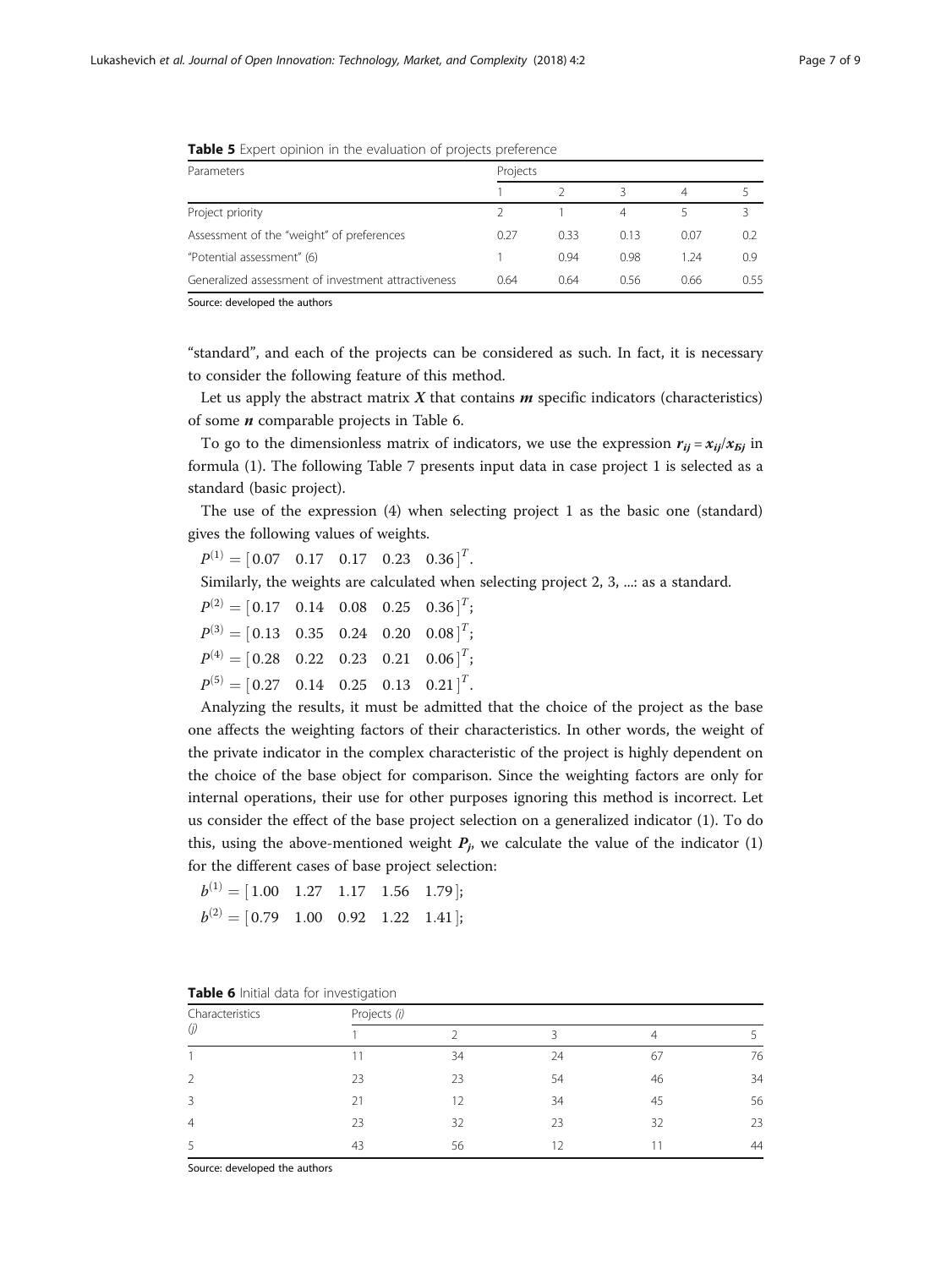| Characteristics<br>(j) | Projects (i) |      |      |      |      |  |
|------------------------|--------------|------|------|------|------|--|
|                        |              |      |      | 4    |      |  |
|                        |              | 3.09 | 2.18 | 6.09 | 6.90 |  |
| V                      |              | 1.00 | 2.34 | 2.00 | 1.47 |  |
| ζ                      |              | 0.57 | 1.61 | 2.14 | 2.66 |  |
| 4                      |              | 1.39 | 1.00 | 1.39 | 1.00 |  |
|                        |              | 1.30 | 0.27 | 0.25 | 1.02 |  |

<span id="page-7-0"></span>**Table 7** Input data (project  $1 -$  basic one)

 $b^{(3)} = \begin{bmatrix} 0.86 & 1.09 & 1.00 & 1.33 & 1.53 \end{bmatrix};$  $b^{(4)} = [0.64 \quad 0.82 \quad 0.75 \quad 1.00 \quad 1.15];$  $b^{(5)} = [0.56 \quad 0.71 \quad 0.65 \quad 0.87 \quad 1.00].$ 

The comparison  $b^{(i)}$  shows that the selection of the base project also strongly affects the absolute values of the generalized indicator. Therefore, values can be used only for comparison on a «better or worse» principle in the formation of a number of preferences for the projects under consideration. Thus, it is easy to see that, in all cases, when selecting the basic project, a number of preferences remains identical: 5, 4, 2, 3, 1, despite the fact that the absolute values vary significantly in case the basic project changes.

Research limitations/implications Thus, the potential distribution of probability can be successfully used for the qualitative comparison of a number of projects in the form of preferences. The quantitative evaluation of both weights and generalized indicators calculated by this method is relative and strongly depends on the choice of the base project.

The proposed approach enables the integration of previously developed procedures for statistical analysis of data, and implemented in the form of program information processing technologies with methods of decision-making support based on maximum uncertainty principle. In this case, a multi-dimensional prediction of the logistic system parameters can be represented in the form of branched algorithm, which is based on well-known methods of different types of analysis such as correlation, time series, factorial and mathematical analysis. At the same time, increase of the objectivity and validity of the results is ensured not only by the implementation of the consistency principles, but also by the introduction of a comprehensive verification of the forecast results of the procedure. Automation of this kind of algorithms allows improving decision support system and thereby contributing to the adequate and efficient management of logistics systems.

Acknowledgements Not applicable

Funding Not applicable

Availability of data and materials

The dataset used for this study might be requested from the authors due to university policy.